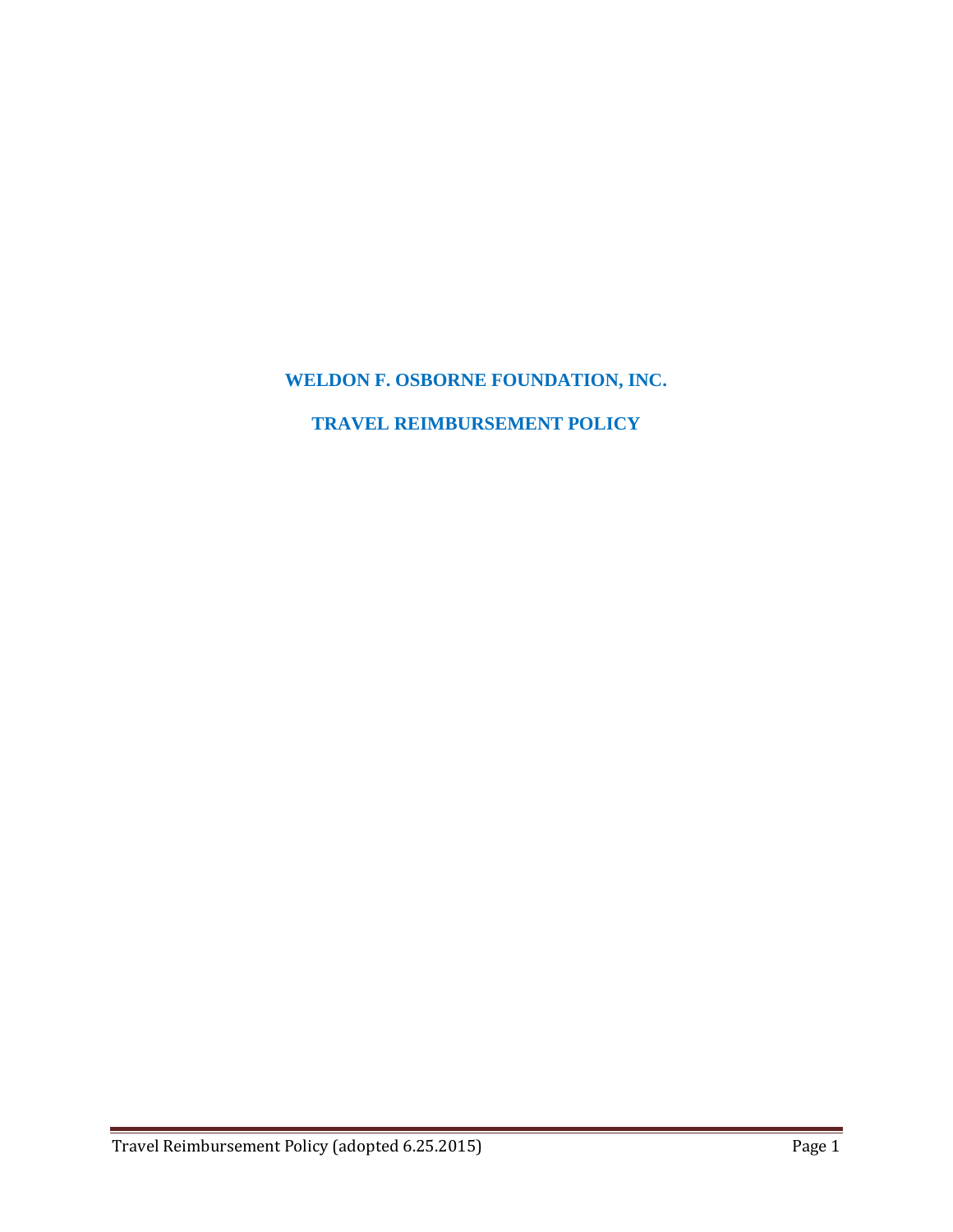## **Contents:**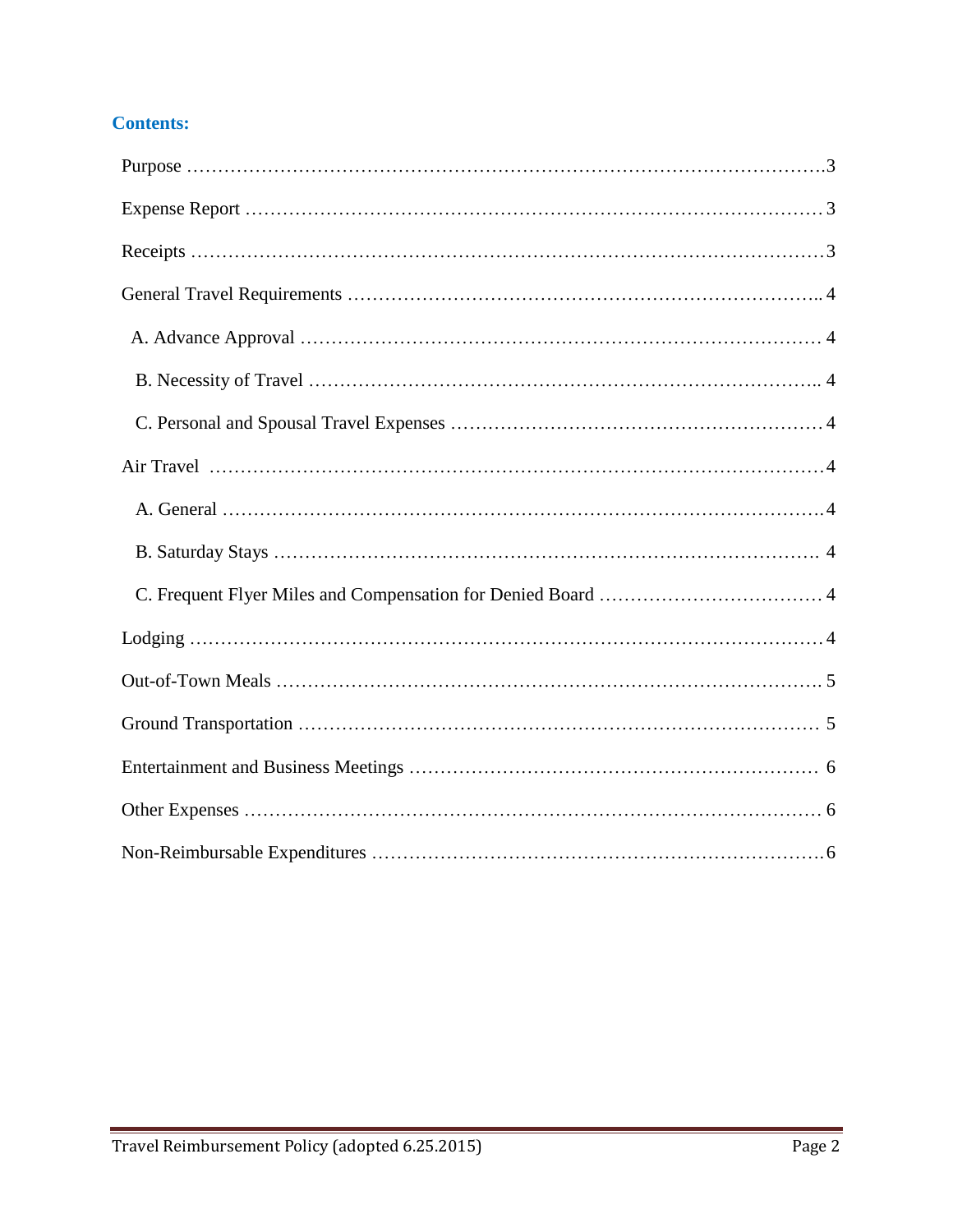#### **Purpose**:

The Board of Trustees of The Weldon F. Osborne Foundation, Inc. ("the Foundation") recognizes that the board, officers, and Executive Director ("Personnel") of the Foundation may be required to travel or incur other expenses from time to time to conduct Foundation business and to further its mission. The purpose of this Policy is to ensure that (a) adequate cost controls are in place, (b) travel and other expenditures are appropriate, and (c) to provide a uniform and consistent approach for the timely reimbursement of authorized expenses incurred by Personnel. It is the policy of The Weldon F. Osborne Foundation to reimburse only reasonable and necessary expenses actually incurred by Personnel. Any expense over \$500 should be approved in advance by the President or the Board.

When incurring business expenses, the Foundation expects Personnel to:

- Exercise discretion and good business judgment with respect to those expenses.
- Be cost conscious and spend the Foundation's money as carefully and judiciously as the individual would spend his or her own money.
- Report expenses, supported by required documentation, as they were actually spent.

## **Expense Report**

Expenses will not be reimbursed unless the individual requesting reimbursement submits a written Expense Report. The Expense Report should be submitted at least within two weeks of the completion of travel if travel expense reimbursement is requested and must include:

- The individual's name.
- If reimbursement for travel is requested, the date, origin, destination and purpose of the trip.
- The name and affiliation of all people for whom expenses are claimed (i.e., people on whom money is spent in order to conduct Foundation business).
- An itemized list of all expenses for which reimbursement is requested.

## **Receipts**

Receipts are required for all expenditures billed directly to the Foundation, such as airfare and hotel charges. In general, expense in excess of \$25 will be reimbursed to Personnel unless the individual requesting reimbursement submits with the Expense Report written receipts from each vendor showing the vendor's name, a description of the services provided (if not otherwise obvious), the date, and the total expenses, including tips (if applicable).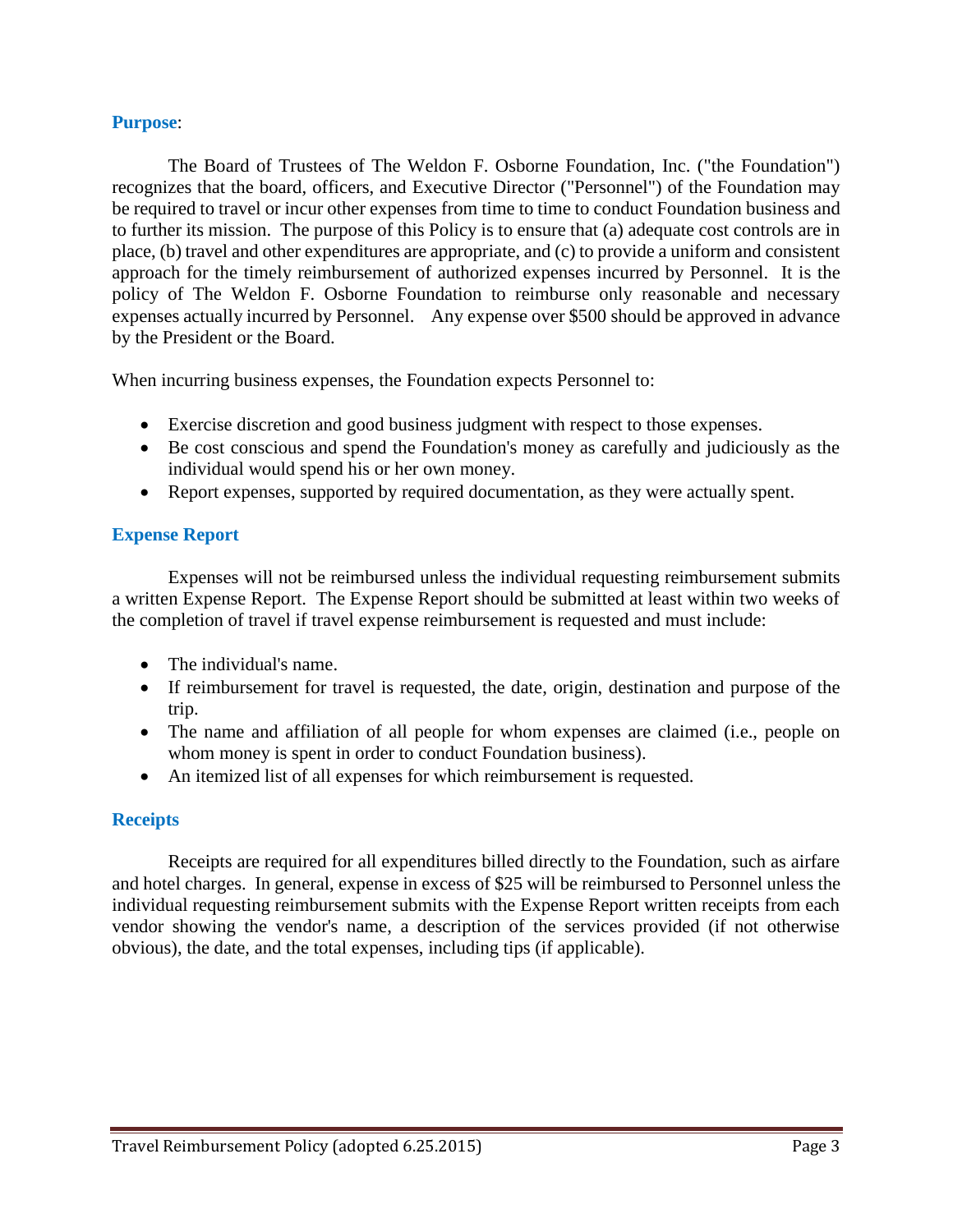## **General Travel Requirements**

### A. Advance Approval

All trips involving air travel and at least one overnight stay must be approved in advance by the President or the Board.

B. Necessity of Travel.

In determining the reasonableness and necessity of travel expenses, Personnel and the person authorizing the travel shall consider the ways in which the Foundation will benefit from the travel and weigh those benefits against the anticipated costs of the travel.

C. Personal and Spousal Travel Expense.

Individuals traveling on behalf of the Foundation may incorporate personal travel or business with their Company-related trips; however, Personnel should not arrange Company travel at a time that is less advantageous to the Foundation or involving greater expense to the Foundation in order to accommodate personal travel plans. Any additional expenses incurred as a result of personal travel, including but not limited to extra hotel nights, additional stopovers, meals or transportation, are the responsibility of the individual and will not be reimbursed by Foundation.

## **Air Travel**

A. General.

Air travel reservations should be made as far in advance as possible in order to take advantage of reduced fares. The Foundation will reimburse or pay the cost of direct, non-stop flights from the airport nearest the individual's home or office to the airport nearest the destination.

B. Saturday Stays.

Personnel traveling on behalf of the Foundation are not required to stay over Saturday nights in order to reduce the price of an airline ticket.

C. Frequent Flyer Miles and Compensation for Denied Boarding.

Personnel traveling on behalf of the Foundation may accept and retain frequent flyer miles and compensation for denied boarding for their personal use. Individuals may not deliberately patronize a single airline to accumulate frequent flyer miles if less expensive comparable tickets are available on another airline.

## **Lodging**

Personnel traveling on behalf of the Foundation may be reimbursed at the single room rate for the reasonable cost of hotel accommodations. Convenience, the cost of staying in the city in which the hotel is located, and proximity to their venues on the individual's itinerary shall be considered in determining reasonableness.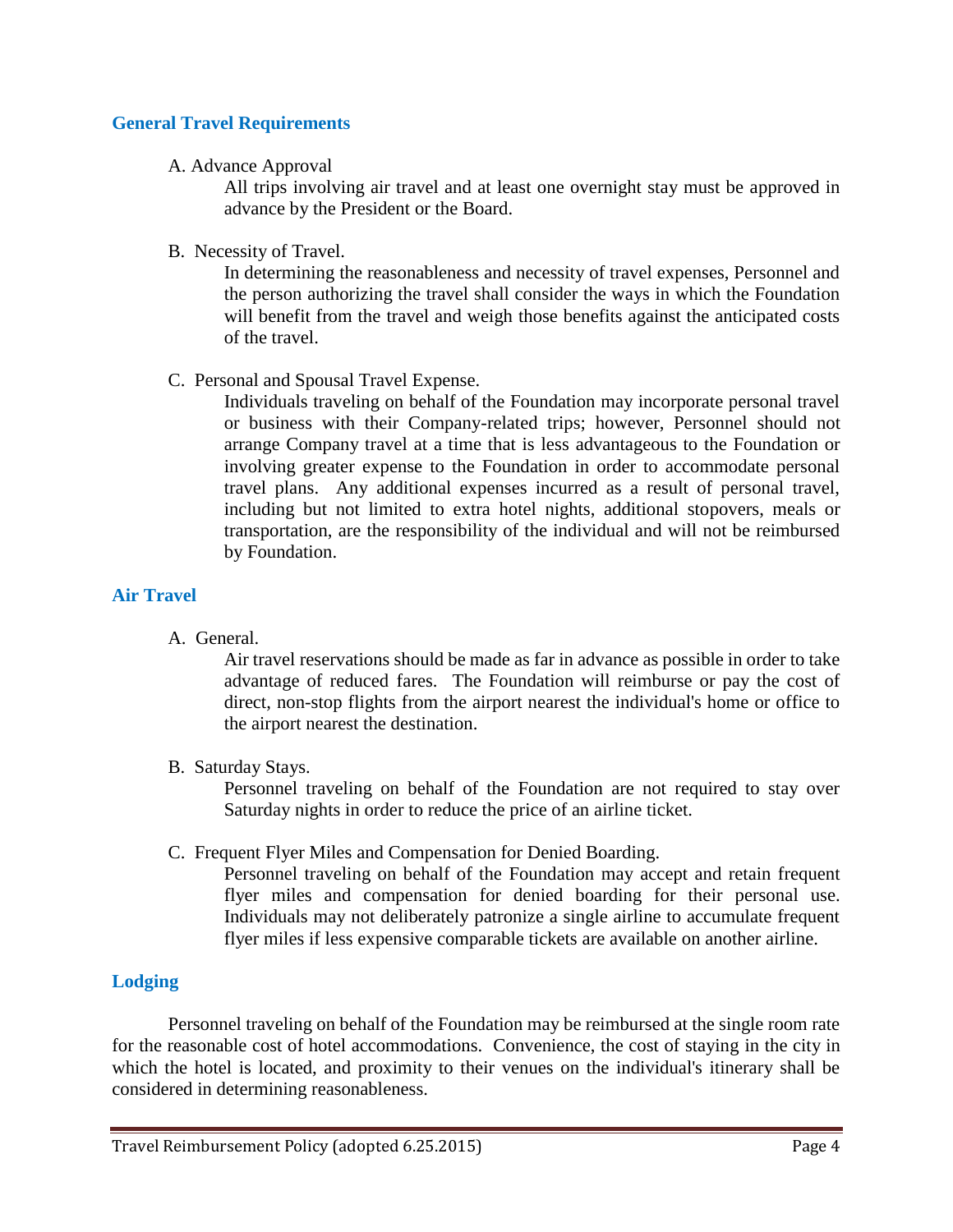#### **Out-of-Town Meals**

Personnel traveling on behalf of the Foundation are reimbursed for the reasonable and actual cost of meals (including tips) that are within reasonable and customary costs.

#### **Ground Transportation**

Personnel are expected to use the most economical ground transportation appropriate under the circumstances and should generally use the following, in this order of desirability:

**Courtesy Cars**--Many hotels have courtesy cars, which will take you to and from the airport at no charge. The hotel will generally have a well-marked courtesy phone at the airport if this service is available. Personnel should take advantage of this free service whenever convenient.

**Airport Shuttle or Bus**--Airport shuttles or buses generally travel to and from all major hotels for a small fee. At major airports such services are as quick as a taxi and considerably less expensive. Airport shuttle or bus services are generally located near the airport's baggage claim area.

**Taxis**--When courtesy cars and airport shuttles are not available, a taxi is often the next most economical and convenient form of transportation when the trip is for a limited time and minimal mileage is involved. A taxi may also be the most economical mode of transportation between an individual's home and the airport.

**Rental Cars**--Personnel are compensated for the use of their personal cars when used for Foundation business. When individuals use their personal car for such travel, including travel to and from the airport, mileage will be allowed at the currently approved IRS business rate per mile. In the case of individuals using their personal cars to take a trip that would normally be made by air, mileage will be allowed at the currently approved rate; however, the total mileage reimbursement will generally not exceed the sum of the lowest available round trip coach airfare. Rental cars may be used at destination locations in the discretion of the individual in a travel status.

**Parking/Tolls**--Parking and toll expenses, including charges for hotel parking, incurred by Personnel traveling on Foundation business will be reimbursed.